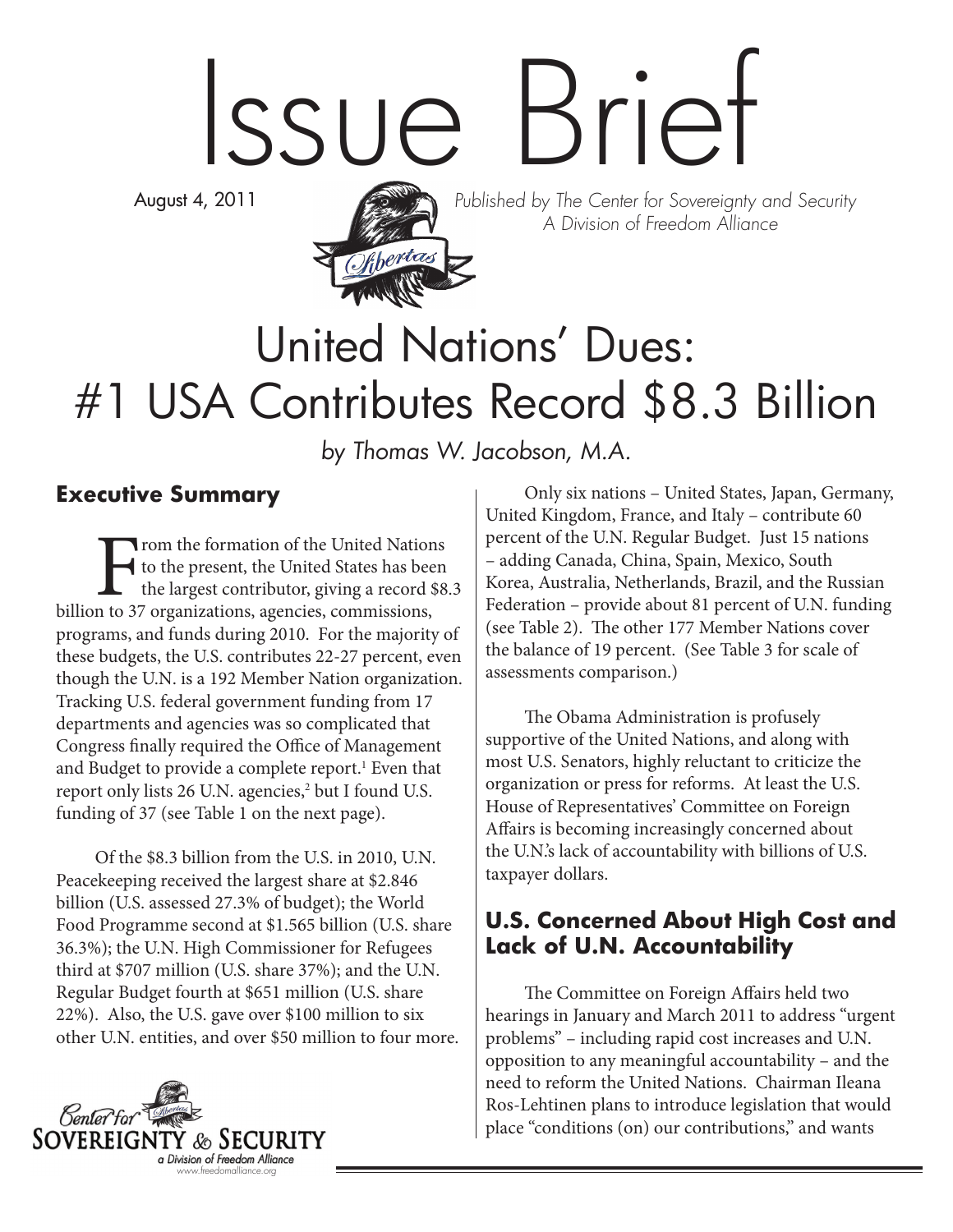to shift "to a voluntary funding basis" for the U.N. Regular Budget, just as the U.S. does with its donations to UNICEF. Further, Chairman Ros-Lehtinen said,

*U.S. policy on the United Nations should be based on three fundamental questions: Are we advancing American interests? Are we upholding American values? And are we being responsible stewards of American taxpayer dollars? Unfortunately, right now, the answer to all three questions is 'No.'*<sup>3</sup>

Former Ambassador Mark D. Wallace, who

served as the U.S. Representative for Management and Budget to the U.N. during the George W. Bush Administration, testified at the hearing about the "lack of transparency and accountability … and blooming budgets."4

#### **U.S. Actual Contributions to the U.N. in 2010**

Let's look at the specific U.N. budget areas to which the U.S. contributed \$8.3 billion in 2010. In most, the U.S. was by far the largest contributor.

| <u>rapie 1: 0.3. Contributions 10 0.14. System in ZUTU</u>              |                   |              |                           |  |  |
|-------------------------------------------------------------------------|-------------------|--------------|---------------------------|--|--|
| <b>United Nations System</b>                                            | <b>U.S. Ratio</b> | Rank         | 2010                      |  |  |
| (U.S. contributes to 37 entities & programs)                            | 2010 <sup>5</sup> |              | Contribution <sup>6</sup> |  |  |
| U.N. Regular Budget                                                     | 22%               | $\mathbf{1}$ | \$650,693,000             |  |  |
| Convention on International Trade in                                    | 22.6%             | 1            | \$1,135,359               |  |  |
| Endangered Species of Wild Fauna & Flora (CITES)7                       |                   |              |                           |  |  |
| Food & Agriculture Organization (FAO)                                   | 25.1%             | 1            | \$161,296,000             |  |  |
| International Atomic Energy Agency (IAEA)                               | 25.559%           | 1            | \$185,460,000             |  |  |
| International Civil Aviation Organization (ICAO)                        | 25%               | 1            | \$22,782,000              |  |  |
| International Criminal Tribunal for Rwanda (ICTR)                       | 27.01%            | 1            | \$33,607,000              |  |  |
| International Fund for Agricultural Development (IFAD) <sup>8</sup>     | 7.87%             | 1            | \$30,000,000              |  |  |
| International Labor Organization (ILO) <sup>9</sup>                     | 22.55%            | $\mathbf{1}$ | \$132,486,000             |  |  |
| International Maritime Organization (IMO)                               | 3.14%             | 11           | 1,261,000                 |  |  |
| International Organization for Migration (IOM) <sup>10</sup>            | 3.24%             | 1            | \$419,498,610             |  |  |
| International Telecommunications Union (ITU)                            | 8.68%             | 1 tied       | \$9,361,000               |  |  |
| International Tribunal for the Former Yugoslavia (ICTY)                 | 20.97%            |              | \$42,202,000              |  |  |
| Int'l Union for Cultivation of Nature & Natural Resources (IUCN)        | 2.8%              |              | \$446,000                 |  |  |
| Multilateral Fund for Implementation of Montreal Protocol <sup>11</sup> | 17%               |              | \$28,927,541              |  |  |
| Pan American Health Organization (PAHO)                                 | 59.445%           | 1            | \$59,811,000              |  |  |
| Preparatory Commission for the Comprehensive                            | 22.302%           | 1            | \$26,918,000              |  |  |
| Nuclear-Test-Ban Treaty Organization (CTBTO)                            |                   |              |                           |  |  |
| <b>RAMSAR Convention on Wetlands</b>                                    | 22%               |              | \$1,292,000               |  |  |
| U.N. Capital Master Plan (CMP) <sup>12</sup>                            | 22%               | -1           | \$75,534,800              |  |  |



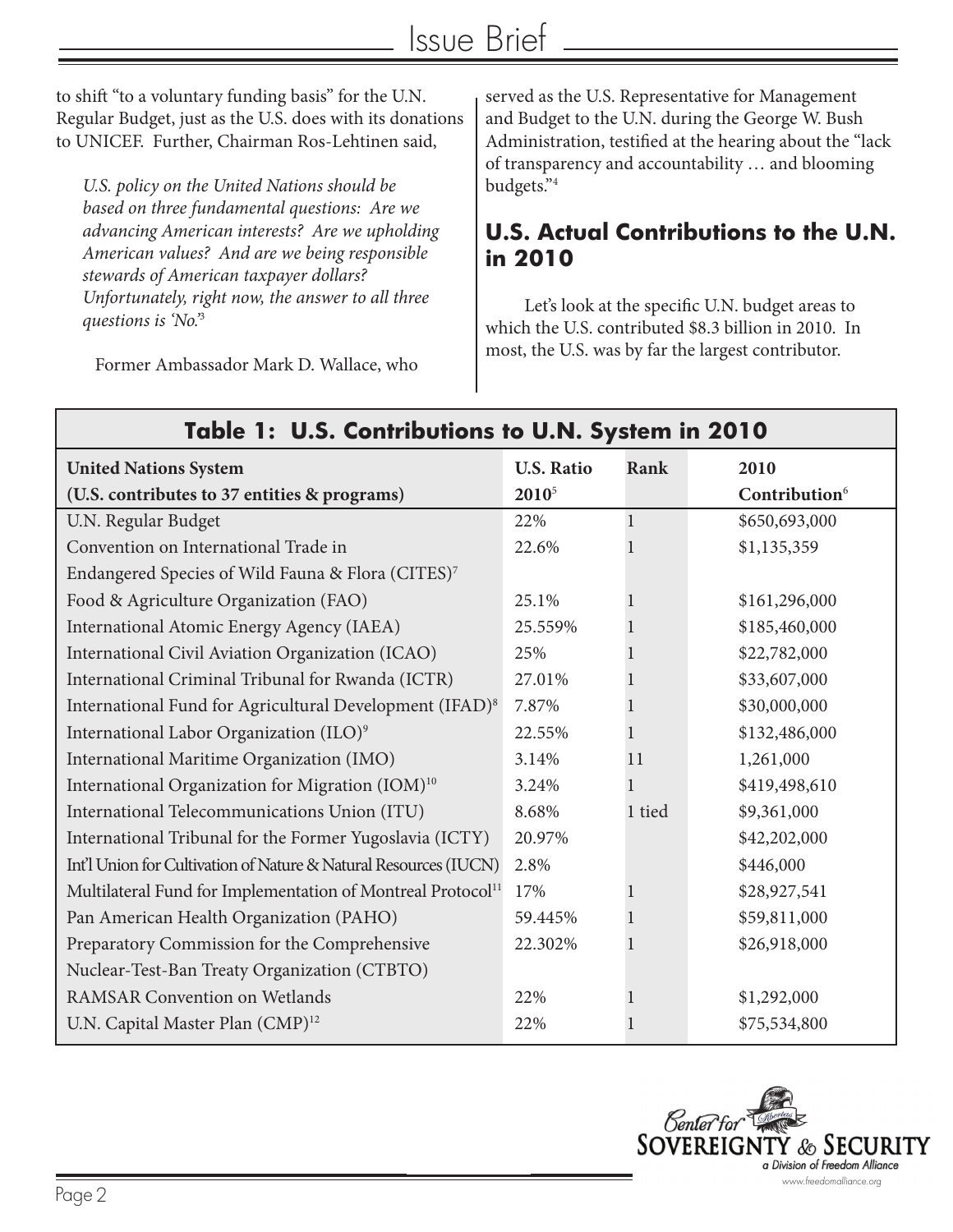| U.N. Children's Fund (UNICEF) <sup>13</sup>                           | 19.15%       | 1              | \$340,671,000   |
|-----------------------------------------------------------------------|--------------|----------------|-----------------|
| U.N. Development Programme (UNDP) <sup>14</sup>                       | 11.5%        | 1              | \$22,315,000    |
| U.N. Educational, Scientific & Cultural Organization                  | 22%          |                | \$84,523,000    |
| (UNESCO)                                                              |              |                |                 |
| U.N. Environment Programme (UNEP) <sup>15</sup>                       | 9.8%         | $\mathbf{1}$   | \$22,957,000    |
| U.N. Framework Convention on Climate Change (UNFCCC)                  | 21.451%      | $\mathbf{1}$   | \$3,389,000     |
| U.N. High Commissioner for Refugees (UNHCR) <sup>16</sup>             | 37%          | 1              | \$706,879,000   |
| U.N. Human Settlements Programme (U.N.-HABITAT) <sup>17</sup>         | 10%          | $\overline{2}$ | \$18,055,168    |
| U.N. Office on Drugs & Crime (UNODC) <sup>18</sup>                    | 6.49%        | $\overline{2}$ | \$35,201,000    |
| U.N. Peacekeeping                                                     | 27.3%        | 1              | \$2,845,870,000 |
| U.N. Population Fund (UNFPA) <sup>19</sup>                            | 10.1%        | $\mathfrak{Z}$ | \$51,400,000    |
| U.N. Relief Works Agency for Palestine Refugees (UNRWA) <sup>20</sup> | 26.5%        | 1              | \$247,872,993   |
| U.N. Volunteers Programme (UNV) <sup>21</sup>                         | 0.4%         | $\mathbf{1}$   | \$472,800       |
| Universal Postal Union (UPU)                                          | 5.97%        |                | \$2,373,000     |
| World Climate Research Programme                                      | 27.0%        | 1              | \$6,000,000     |
| World Food Programme (WFP) <sup>22</sup>                              | 36.3%        |                | \$1,565,157,943 |
| World Health Organization (WHO) <sup>23</sup>                         | 23%          |                | \$386,706,000   |
| World Intellectual Property Organization (WIPO) <sup>24</sup>         | 10.75%1 tied |                | \$1,139,475     |
| World Meteorological Organization (WMO)                               | 21.66%1      |                | \$15,092,000    |
| World Trade Organization (WTO) <sup>25</sup>                          | 12.962%      |                | \$24,550,028    |
| Total U.S. contributions to United Nations System                     |              |                | \$8,263,335,717 |
|                                                                       |              |                |                 |

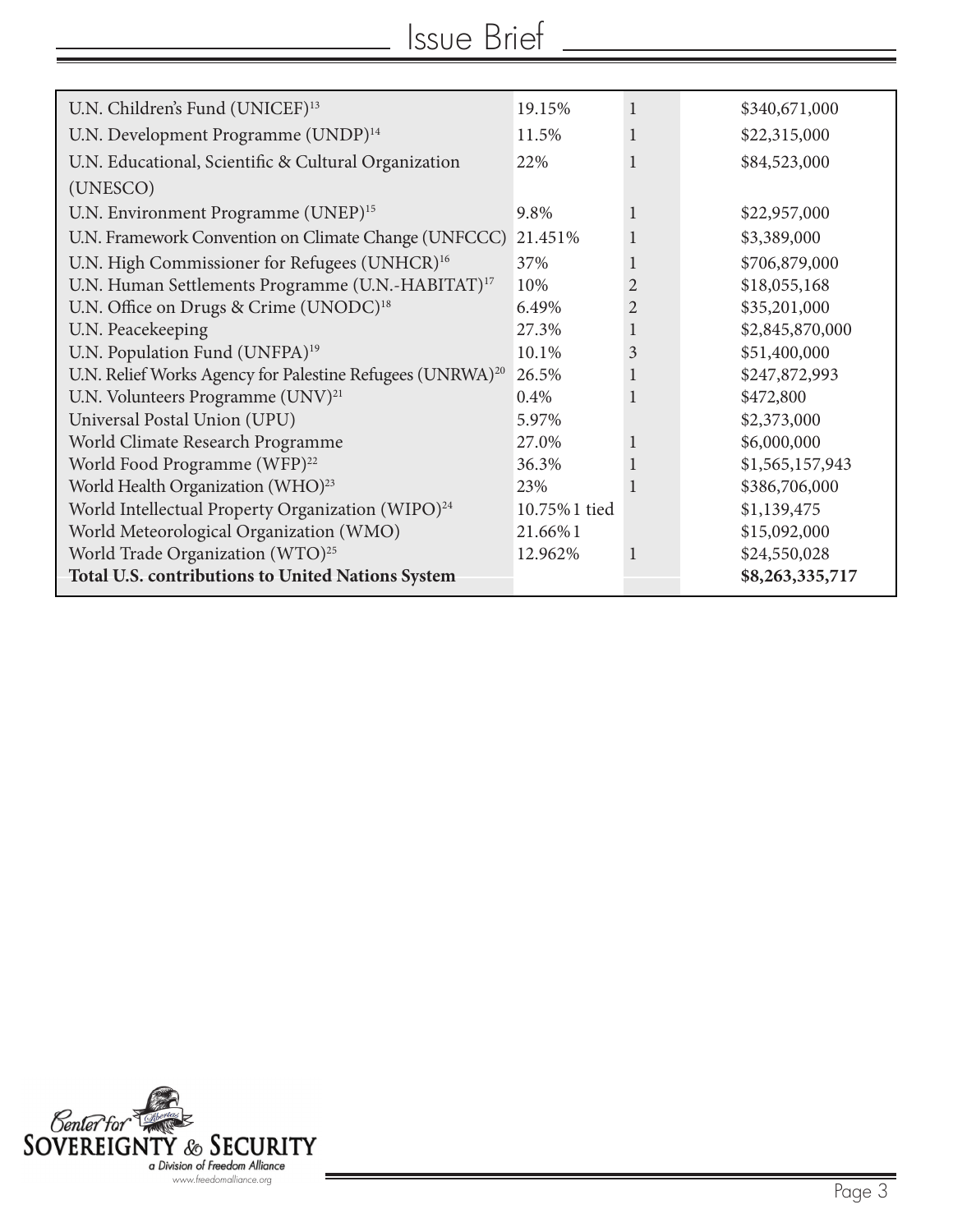#### **Top 15 U.N. System Donors**

How does U.S. giving compare to other Member Nations of the United Nations? Let's compare the top

15. Don't miss the fact that the U.S. and Japan cover one-third of most budgets, and that the 15 nations below cover 71 to 88 percent of the selected budgets.

#### **Table 2: Top 15 National Contributors to United Nations System**

*(in USD millions; rank based on U.N. Regular Budget Dues rate; sources same as for Table 1)*

| <b>Top 15 Nation</b>    | <b>U.N. Dues</b> | U.N.                  | <b>UNHCR</b>            | <b>ILO</b> | <b>UNICEF</b> | <b>WFP</b>            | <b>WHO</b> |
|-------------------------|------------------|-----------------------|-------------------------|------------|---------------|-----------------------|------------|
| contributors            | Rate             | Budget <sup>26</sup>  |                         |            |               |                       |            |
| <b>United States</b>    | 22%              | \$650.69327           | \$553.830               | \$85.535   | \$340.671     | \$1,565.158 \$109.923 |            |
| Japan                   | 12.53%           | 264.959               | 135.249                 | 64.661     | 175.046       | 214.406               | 77.212     |
| Germany                 | 8.018%           | 169.549               | 42.295                  | 33.363     | 15.986        | 95.350                | 39.837     |
| <b>United Kingdom</b>   | 6.604%           | 139.648               | 21.338                  | 25.835     | 258.134       | 156.998               | 30.849     |
| <b>France</b>           | 6.123%           | 129.477               | 19.276                  | 24.510     | 14.729        | 20.684                | 30.156     |
| <b>Italy</b>            | 4.999%           | 105.709               | 9.005                   | 19.755     | 15.695        | 25.692                | 23.590     |
| Canada                  | 3.207%           | 67.815                | 43.837                  | 11.578     | 134.610       | 285.529               | 13.827     |
| China                   | 3.189%           | 67.435                | $\overline{0}$          | 10.373     | 1.717         | 4.060                 | 12.387     |
| Spain                   | 3.177%           | 67.181                | 21.654                  | 11.543     | 127.471       | 82.374                | 13.785     |
| <b>Mexico</b>           | 2.356%           | 49.820                | $\overline{0}$          | 8.779      | .214          | $\overline{0}$        | 10.483     |
| <b>South Korea</b>      | 2.260%           | 47.790                | 2.600                   | 8.452      | 6.200         | 5.148                 | 10.093     |
| Australia               | 1.933%           | 40.875                | 40.761                  | 6.952      | 120.736       | 83.930                | 8.300      |
| <b>Netherlands</b>      | 1.855%           | 39.226                | 61.664                  | 7.286      | 158.758       | 74.424                | 8.699      |
| <b>Brazil</b>           | 1.611%           | 34.066                | .800                    | 3.410      | 4.686         | 12.774                | 4.069      |
| <b>Russian Fed.</b>     | 1.602%           | 33.876                | 2.000                   | 4.669      | 4.000         | 32.000                | 5.574      |
| <b>Total</b>            |                  | \$1,908.119 \$954.309 |                         | \$326.701  | \$1,378.653   | \$2,658.527 \$398.782 |            |
| <b>Total Budget</b>     |                  |                       | \$2,166.552 \$1,327.518 | \$388.798  | \$1,935.909   | \$3,479.994 \$472.557 |            |
| <b>Percent of Total</b> | 81.464%          | 88.07%                | 71.89%                  | 84.03%     | 71.21%        | 76.39%                | 84.39%     |
|                         |                  |                       |                         |            |               |                       |            |

#### **Striking Comparison of Assessments**

The U.N. Committee on Contributions, of which the U.S. is a member with one vote, determines the scale of assessments for each nation to the Regular Budget. The primary factors are Gross National

Income (GNI) and the capacity of a nation to pay the assessments. The majority of countries are low-income "developing nations." Note that 174 nations are assessed less than 1 percent, and the poorest countries pay as little as \$21,146 of the Regular Budget.

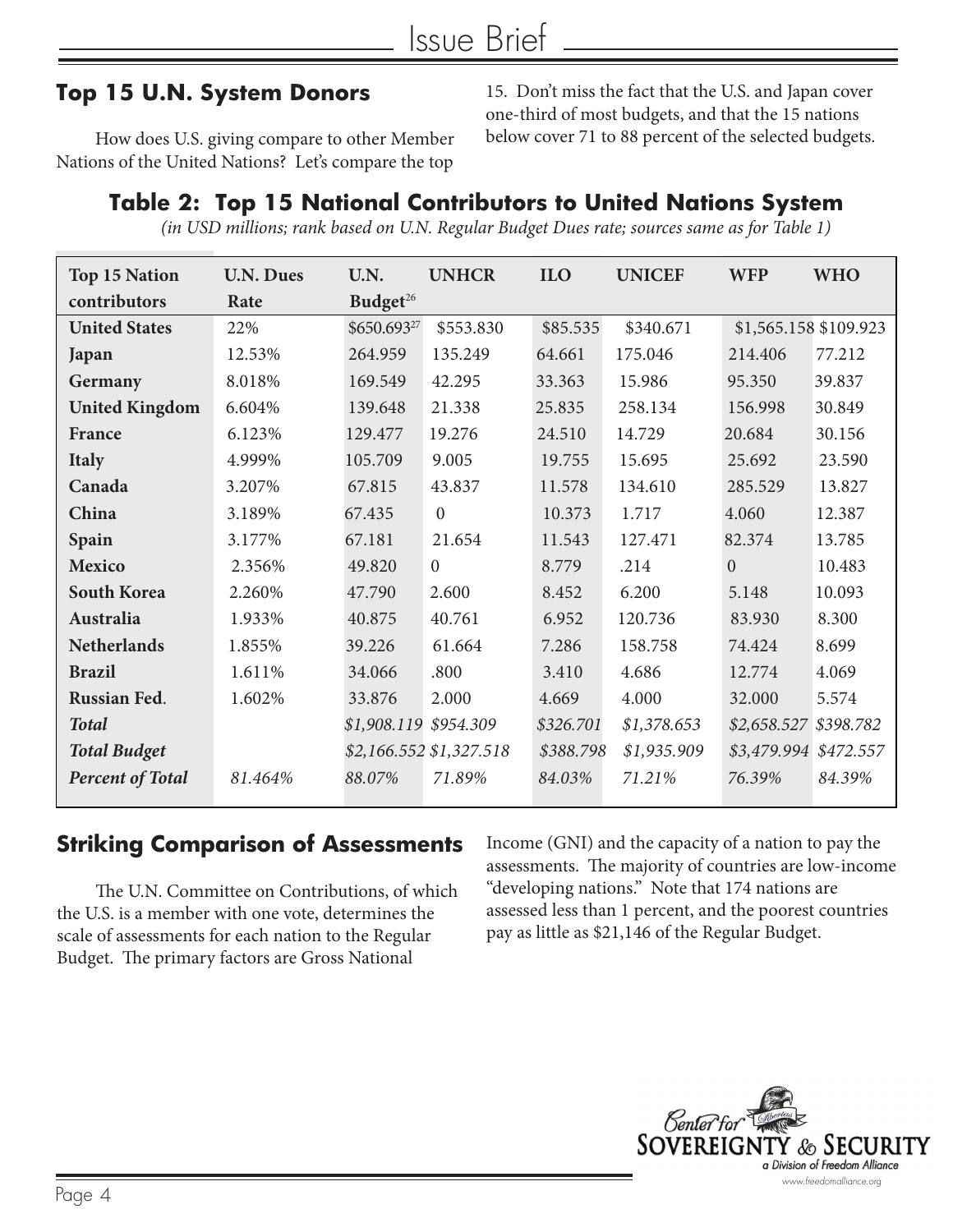|  | Table 3: $\,$ Comparison of National U.N. Regular Budget Assessments $^{_{28}}$ |  |  |  |  |
|--|---------------------------------------------------------------------------------|--|--|--|--|
|--|---------------------------------------------------------------------------------|--|--|--|--|

| <b>Percent of Assessments</b> | <b>Groupings by Assessment Rates</b>        | <b>Amount Assessed</b>         |
|-------------------------------|---------------------------------------------|--------------------------------|
| Assessed 22%                  | 1: United States                            | $$598.3$ million <sup>29</sup> |
| Assessed 12.53%               | 1: Japan                                    | $$265.0$ million               |
| Assessed about 5 - 8%         | 4: Italy, France, UK & Germany              | $$105.7 - 169.5$ million       |
| Assessed over 3%              | 3: Spain, China & Canada                    | $$67.2 - 67.8$ million         |
| Assessed over 2%              | 2: South Korea & Mexico                     | $$47.8 - $49.8$ million        |
| Assessed over 1%              | 7: Sweden, Belgium, Switzerland, Russian    | $$22.5 - 40.9$ million         |
|                               | Federation, Brazil, Netherlands & Australia |                                |
| Assessed about 0.5 - 0.9%     | 11 nations                                  | $$10.5 - $18.4$ million        |
| Assessed 0.1 - 0.4%           | 22 nations                                  | $$2.2 - 8.3$ million           |
| Assessed 0.010 - 0.097%       | 55 nations                                  | $$0.21 - $2.1$ million         |
| Assessed 0.001 - 0.009%       | 86 nations                                  | $$21,146 - 190,314$            |
| Totals:                       | 192 nations                                 | \$2.166 million                |

#### **Recommendations**

With these facts in view, here are recommendations for changes and reforms:

1. As stated in the last brief, the U.S. and likeminded nations, especially those who are substantial contributors, should require meticulous transparent accounting, careful independent scrutiny with honesty and integrity, and bold and consistent accountability, with the threat of withdrawing or substantially reducing funding if reforms are rejected.

2. The U.S. Administration and Congress should carefully reassess every U.N. entity based on the three criteria proposed by Chairman Ros-Lehtinen, and withdraw contributions from those entities that don't meet the criteria or are poor stewards of taxpayer dollars.

3. The U.N. should be required to clearly and thoroughly justify any requests for increased funding, and any increase in assessments should be prohibited and rejected without it.

4. The U.S. should reassess its financial obligations under the U.N. Charter, and change to voluntary contributions for all U.N. budgets wherever possible.



 5. The U.S., as it did under the George W. Bush Administration, should stop funding the UNFPA permanently, because it primarily uses American taxpayer dollars to purchase and distribute millions of condoms worldwide, mostly to unmarried youth.

6. The top six or more major contributing nations to the U.N. – most of whom are experiencing severe financial difficulties – should require the U.N. Committee on Contributions to change its methodology for determining assessments, greatly reduce the rates for high contributors, and require much more from the low-contributor nations.

7. We agree with the Heritage Foundation that "Congress should take action to make the current OMB reporting requirement permanent."<sup>30</sup>

8. Recognizing that most of these recommendations will be disregarded by the current Administration and most senators, the House Committee on Foreign Affairs should launch an extensive study of U.N. entities and finances to provide all the documentation, and then prepare draft legislation necessary to implement changes and call for reforms, once a pro-American and fiscally responsible President and Senate are elected.

*Mr. Jacobson is a Visiting Fellow for the Center for Sovereignty & Security, a Division of Freedom Alliance, and is Executive Director of the Global Life Campaign (www.GlobalLifeCampaign.com).* 

\_\_\_\_\_\_\_\_\_\_\_\_\_\_\_\_\_\_\_\_\_\_\_\_\_\_\_\_\_\_\_\_\_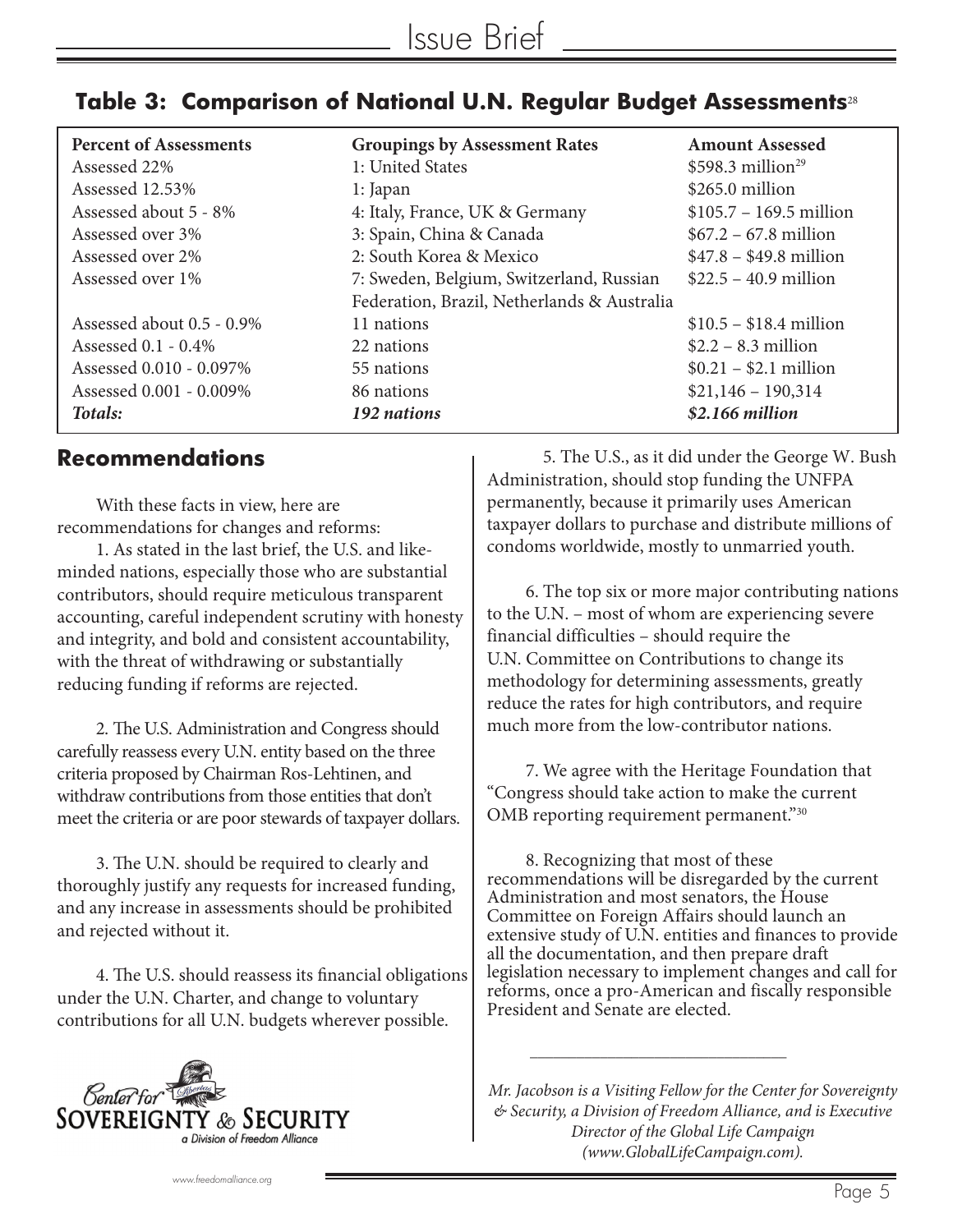### Issue Brief

 1. John Warner National Defense Authorization Act for Fiscal Year 2007 (P.L. 109-364), Section 1225; and National Defense Authorization Act for Fiscal Year 2010 (P.L. 111-84), Section 1243.

2. "Annual Report on United States Contributions to the United Nations," United States Office of Management and Budget, issued June 6, 2011.

3. "The United Nations: Urgent Problems That Need Congressional Action," Briefing before the Committee on Foreign Affairs, House of Representatives, 112th Congress, January 25, 2011, pp. 1-3.

4. "Reforming the United Nations: Lessons Learned," Hearing before the Committee on Foreign Affairs, House of Representatives, 112th Congress, March 3, 2011, p. 12.

5. "Budgetary and financial situation of the organization of the United Nations system," Note to the Secretary-General, United Nations, General Assembly, A/65/187 (published 3 August 2010), pg. 142.

6. Op. cit., "Annual Report on United States Contributions to the United Nations," OMB, June 6, 2011. Also, "Contributions to International Organizations," 2010-2012, U.S. Department of State, Doc. #158349, pp. 544-545, 677- 678. Also for CTBTO and UNFCCC, only 2009 numbers were available in, op. cit., "Budgetary and financial," pg. 201. For CITES, IOM, Montreal Protocol, CMP, UNICEF, UN-HABITAT, UNFPA, UNRWA, UNV, WFP, WIPO, and WTO see other footnotes with their names.

7. "Cites Trust Fund: Scale of Contributions for the Biennium 2012-2013," CoP15 Doc 6.5 (Rev. 1), Annex 5 a) (Rev. 1).

8. "Report on the status of donor contributions to the Eighth Replenishment of IFAD's resources," IFAD, REPL.IX/1/R.3, published 24 January 2011.

9. "Financial report and audited consolidated financial statements for the year ended 31 December 2010," International Labour Organization, ILC.100/FIN, pg. 96.

10. "Financial Report for the year ended 31 December 2010," International Organization for Migration, MC/2313, published 19 April 2011, Appendices 1, 7, 8.

11. "Status of Contributions and Disbursements," The Status of the Fund as at 3 June 2011, Report from the Treasurer, United Nations Environment Programme, Executive Committee of the Multilateral Fund for the Implementation of the Montreal Protocol, UNEP/OzL.Pro/ExCom/64/3, Table 5.

12. "Status of contributions as at 30 September 2010," Secretariat, United Nations, ST/ADM/SER.B/821, published 30 September 2010, pp. 215-220.

13. "Annual Report 2010," UNICEF, pp. 46, 51.

14. "2010 Annual Report," Annex – Financial Report, pp. 63-64.

15. "Finance," UNEP Annual Report 2010: Organizational Structure and Finance, pg. 119.

16. "Update on programme budgets and funding for 2010," Executive Committee of High Commissioner's Programme, Standing Committee, 49th meeting, EC/61/SC/CRP.25, published 31 August 2010.

17. "Status of voluntary contributions to the United Nations Habitat and Human Settlements Foundation as at 28 February 2011," UN-HABITAT, United Nations, HSP/GC/23/INF/5.